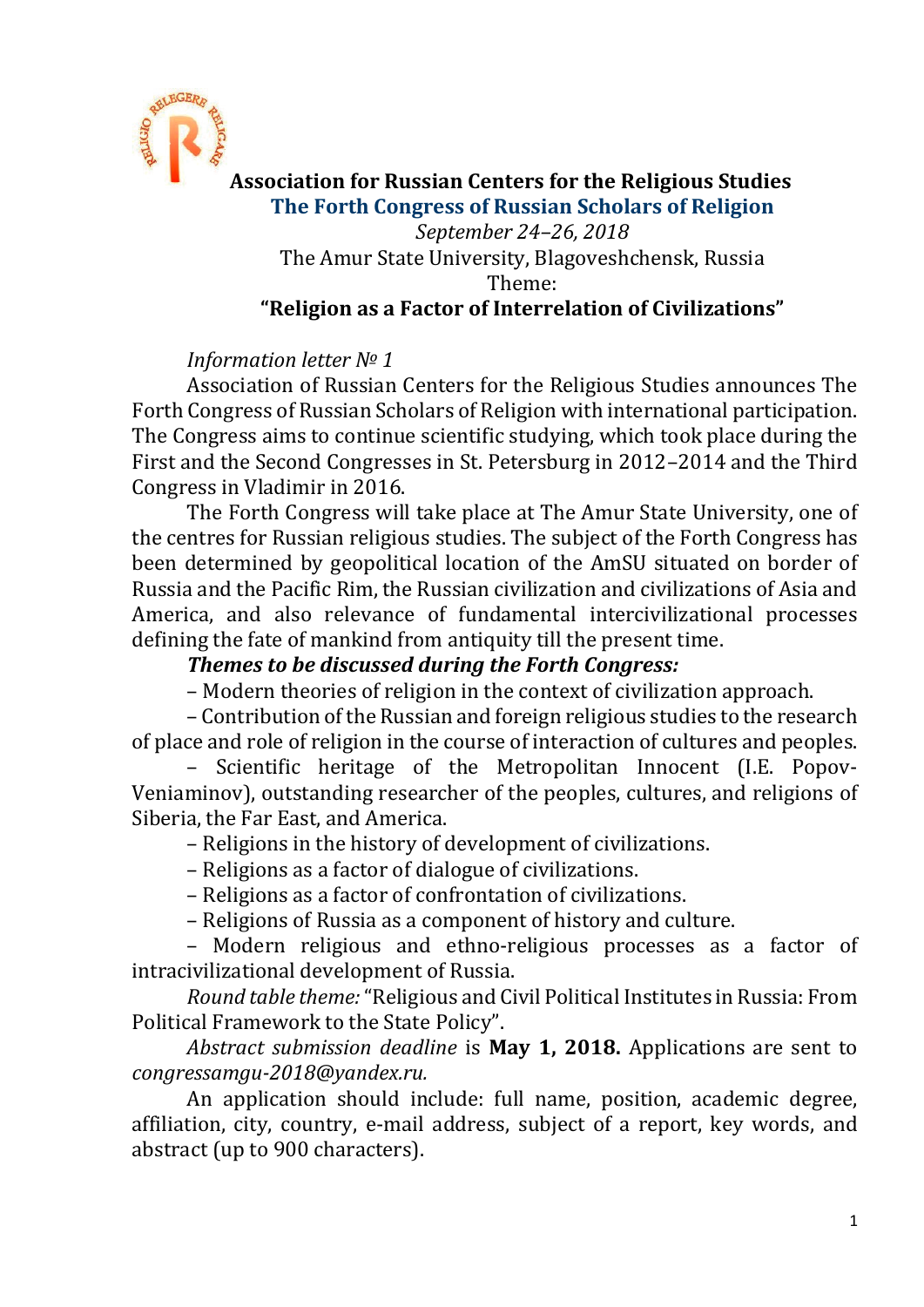*Applications for planning of sections and round tables* are sent to *congressamgu-2018@yandex.ru*, deadline is **April 1, 2018.**

An application should include title of section, full name, position, academic degree, affiliation, city, country, and e-mail address of an organizer, number of expected participants, suggested topics, and abstract (up to 900 characters).

*The steering committee reserves the right for selection of applications.*

*Full texts of reports for publication* are submitted by **June 1, 2018.** The reports should be written in Russian or English. The submitted texts shall not exceed 20,000 characters with spaces.

Article layout rules correspond to the Article submission guidelines of the scientific and theoretical journal "Religiovedenie". The guideline is published in the issues of the journal and on the website.

*Arrangement fee* including the publication of the report and organizational expenses is supposed. The ammount and payment procedure will be determined in *the information letter № 2.*

Accommodation and transportation expences are covered by sending organizations.

Participants and guests of the Congress will be offered a cultural programme.

## *The Steering Committee:*

*Plutenko Andrey Dolievich* – Doctor of Engineering Science, Professor, President of the Amur State University (Blagoveshchensk), chairman of the steering committee;

*Eremin Evgeniy Vladimirovich* – PhD (Political Studies), Head of the Department of Arrangements with Religious Organizations of the Presidential Domestic Policy Directorate of the Presidential Administration of Russia (Moscow), co-chairman of the steering committee;

*Zabiyako Andrey Pavlovich* – Doctor of Philosophy, Professor, Head of the Department of Religious Studies of the Amur State University, leading researcher of the Institute of Archeology and Ethnography of the Siberian Branch of the Russian Academy of Science, editor-in-chief of the journal "Religiovedenie" ("Study of Religion", Blagoveshchensk), co-chairman and secretary of the steering committee;

*Arinin Evgeniy Igorevich* – Doctor of Philosophy, Professor, Head of the Department of Philosophy and Religious Studies of the Vladimir State University (Vladimir);

*Muravyov Aleksei Vladimirovich* – PhD (History), senior researcher at the Institute of World History of the Russian Academy of Science (Moscow);

*Teryukova Ekaterina Aleksandrovna* – PhD (Philosophy), Associate Professor, Deputy Director of the State Museum of the History of Religion (St. Petersburg);